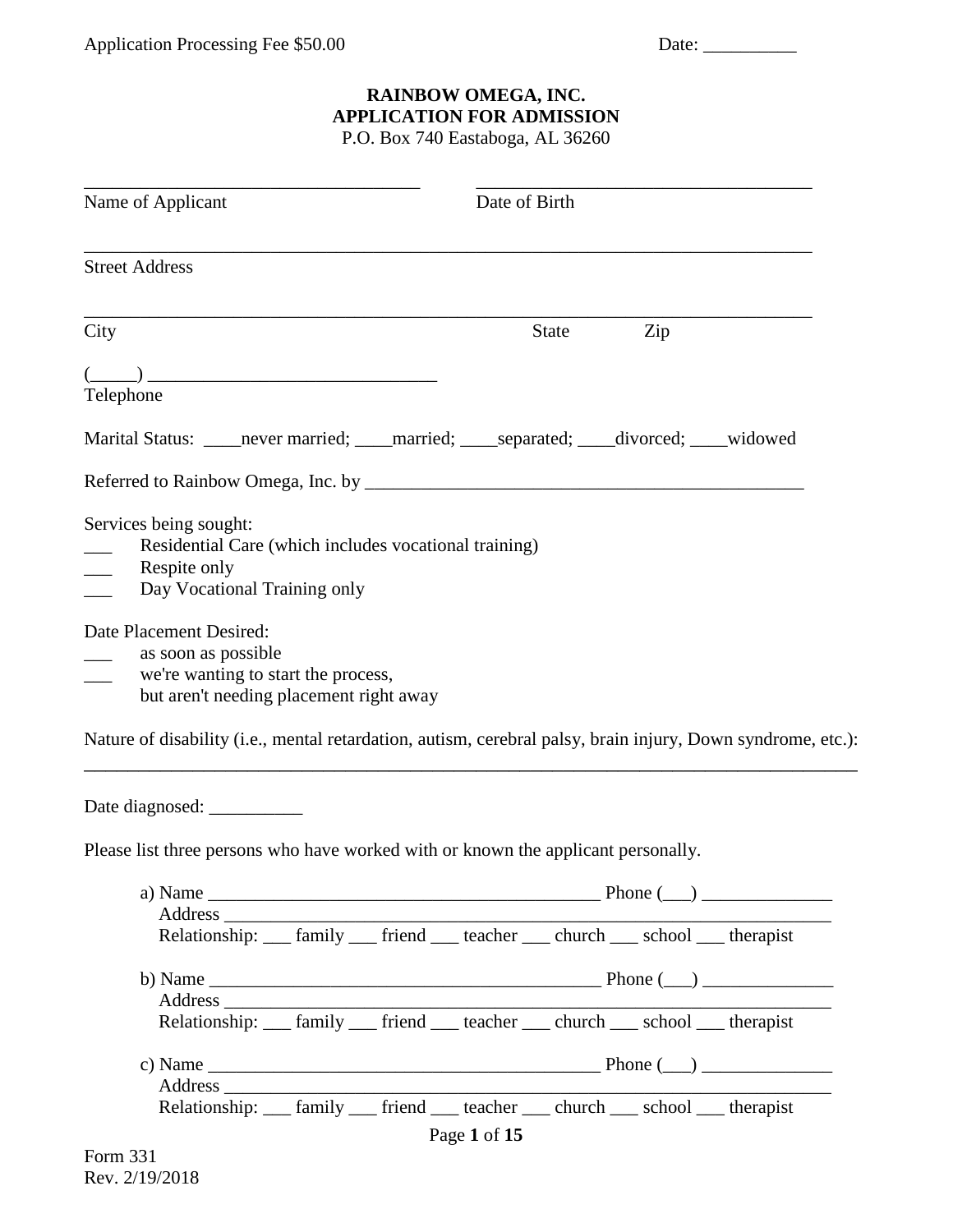## **I. FAMILY & SOCIAL INFORMATION**

|         | Street | City                                                                                                            |           | State Zip    |
|---------|--------|-----------------------------------------------------------------------------------------------------------------|-----------|--------------|
|         |        |                                                                                                                 |           |              |
|         |        | $Oc$ cupation & Name of Company                                                                                 |           |              |
|         |        |                                                                                                                 |           |              |
|         |        |                                                                                                                 |           |              |
|         |        | 2. Mother's Name                                                                                                |           |              |
|         | Street | Home Address<br>City                                                                                            |           | State Zip    |
|         |        |                                                                                                                 |           |              |
|         |        | Occupation & Name of Company 2008 2008 2009 2010 2021 2022 2023 2024 2025 2020 2021 2022 2023 2024 2025 2026 20 |           |              |
|         |        |                                                                                                                 |           |              |
|         |        |                                                                                                                 |           |              |
|         |        |                                                                                                                 |           |              |
| If yes: |        | Has the applicant been adjudicated / declared legally incompetent? __ no                                        |           | $\equiv$ yes |
|         | Street | City                                                                                                            | State Zip |              |
|         |        |                                                                                                                 |           |              |
|         |        |                                                                                                                 |           |              |
|         |        |                                                                                                                 |           |              |

*\* Enclose a copy of the court order if there's a legal guardian.*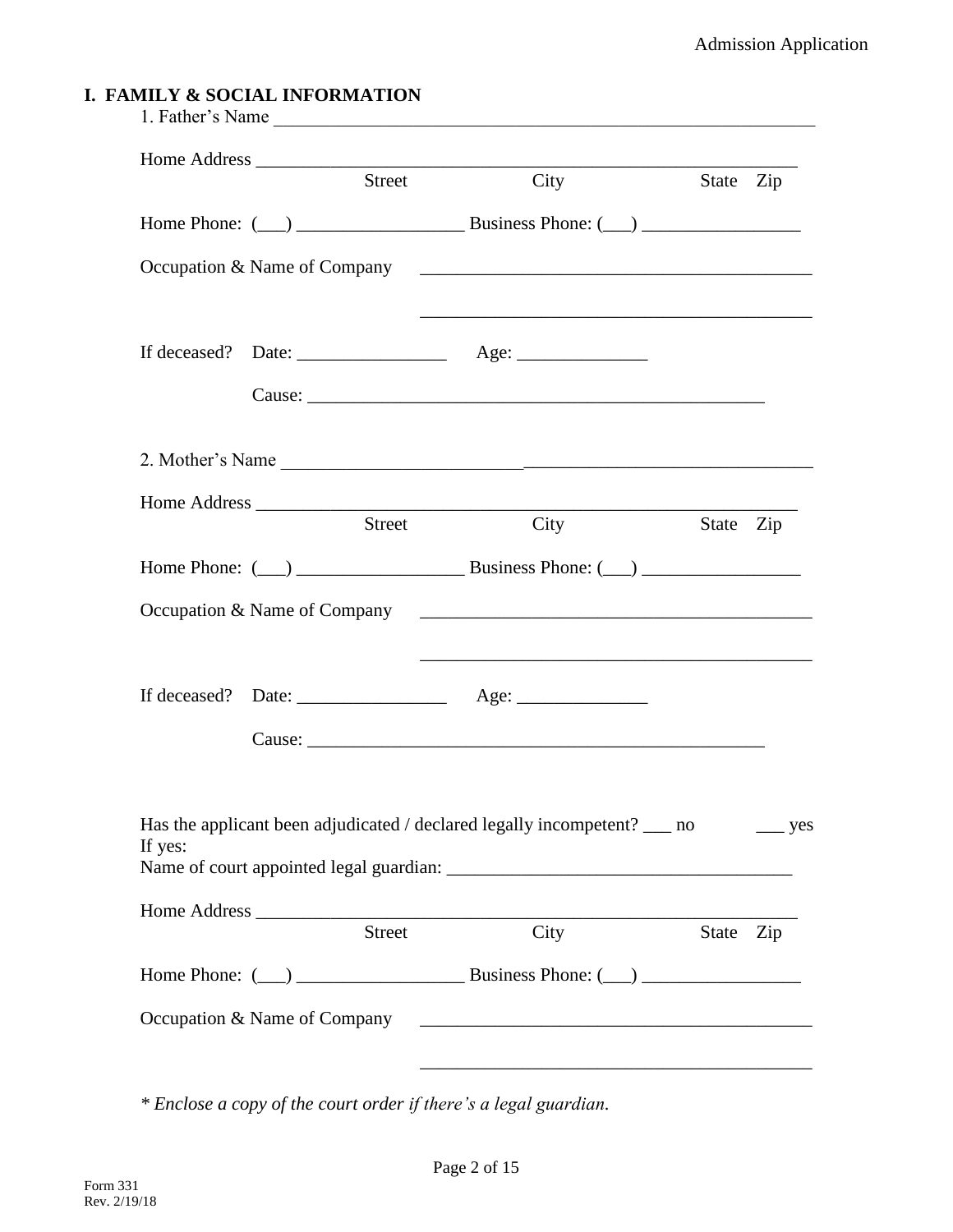| 3. Names of siblings                                                                                                   | Date of births          |
|------------------------------------------------------------------------------------------------------------------------|-------------------------|
|                                                                                                                        |                         |
| 4. Other significant people in his/her life                                                                            | Relationship to him/her |
| 5. Favorite activities:                                                                                                |                         |
| 6. Hobbies:                                                                                                            |                         |
| 7. What is the applicant's primary mode of communication with others (e.g., speech, sign<br>language, gestures, etc.)? |                         |
| 8. How does the applicant interact with friends and family:                                                            |                         |
|                                                                                                                        |                         |
|                                                                                                                        |                         |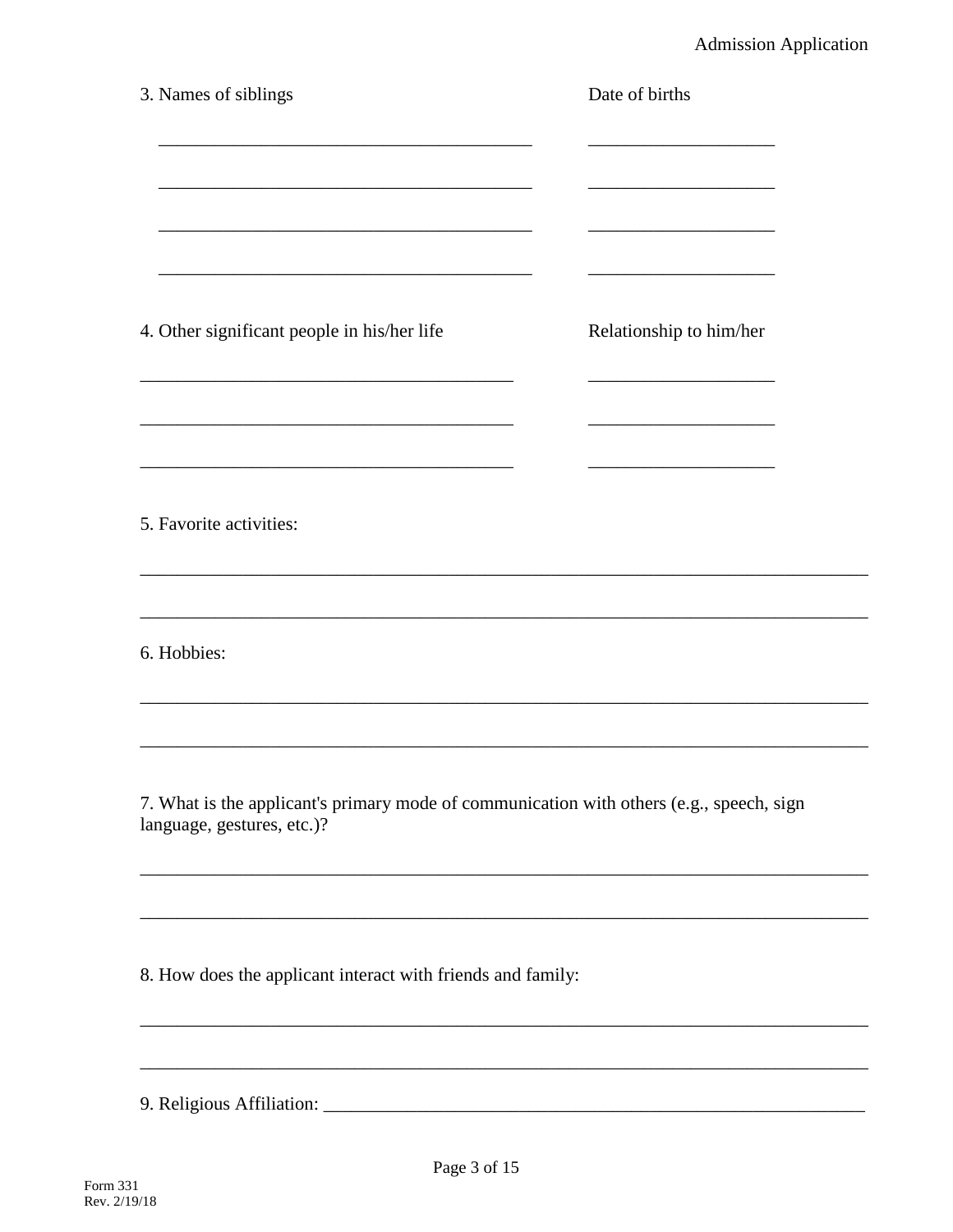10. What is the applicant's current schedule:

Morning: Gets up at \_\_\_\_\_\_\_\_\_\_\_\_.

Afternoon:

Evening:

Night:

Goes to bed at \_\_\_\_\_\_\_\_\_\_\_\_\_\_

## 11. Likes and Dislikes:

|                           | Likes | <b>Dislikes</b> |
|---------------------------|-------|-----------------|
| Food                      |       |                 |
|                           |       |                 |
|                           |       |                 |
| TV                        |       |                 |
|                           |       |                 |
|                           |       |                 |
| Music                     |       |                 |
|                           |       |                 |
|                           |       |                 |
| Sports                    |       |                 |
|                           |       |                 |
|                           |       |                 |
| <b>Outside Activities</b> |       |                 |
|                           |       |                 |
|                           |       |                 |
| Restaurants               |       |                 |
|                           |       |                 |
|                           |       |                 |
| Games                     |       |                 |
|                           |       |                 |
|                           |       |                 |
| Other                     |       |                 |
|                           |       |                 |
|                           |       |                 |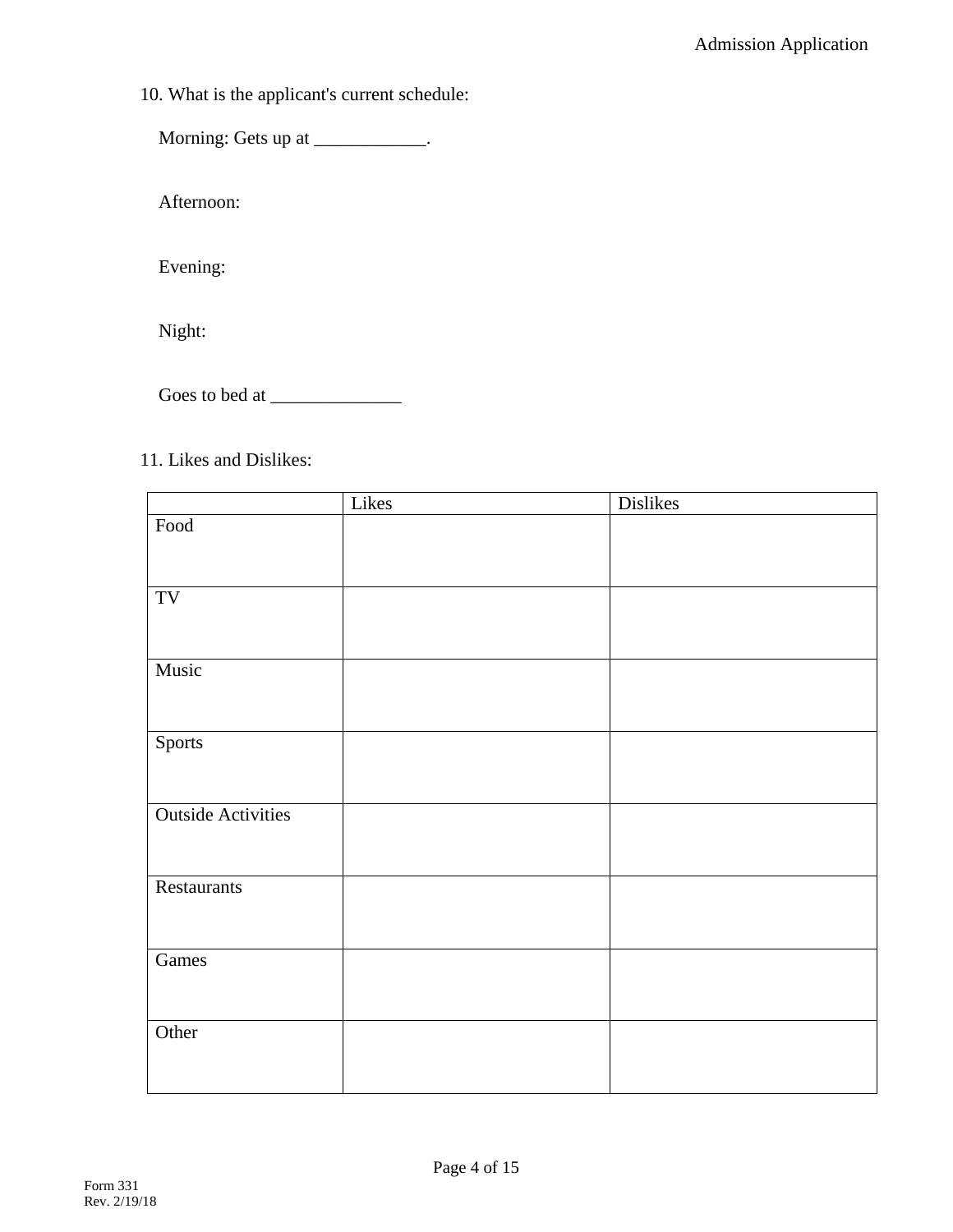## **II. SCHOOLS AND PROGRAMS ATTENDED**

- \_\_\_ Applicant earned a high school diploma
- \_\_\_ Applicant earned a certificate of completion from high school
- \_\_\_ Applicant is still attending high school

Check all situations in which the applicant has participated. Please complete the information requested for each program.

| a. Group Home<br>b. _______ Independent Living<br>c. ________ State Institution<br>d. _______ Public Schools<br>e. _______ Competitive job | f. ________ Rehabilitation program<br>g. _______ Pre-vocational training<br>h. ______ Sheltered Workshop<br>i. _______ Day program |
|--------------------------------------------------------------------------------------------------------------------------------------------|------------------------------------------------------------------------------------------------------------------------------------|
|                                                                                                                                            |                                                                                                                                    |
|                                                                                                                                            |                                                                                                                                    |
|                                                                                                                                            |                                                                                                                                    |
|                                                                                                                                            |                                                                                                                                    |
|                                                                                                                                            |                                                                                                                                    |
| Phone                                                                                                                                      |                                                                                                                                    |
|                                                                                                                                            |                                                                                                                                    |
|                                                                                                                                            |                                                                                                                                    |
|                                                                                                                                            |                                                                                                                                    |
|                                                                                                                                            |                                                                                                                                    |
|                                                                                                                                            |                                                                                                                                    |
| Phone                                                                                                                                      |                                                                                                                                    |
|                                                                                                                                            |                                                                                                                                    |
|                                                                                                                                            |                                                                                                                                    |
|                                                                                                                                            |                                                                                                                                    |
|                                                                                                                                            |                                                                                                                                    |
|                                                                                                                                            |                                                                                                                                    |
|                                                                                                                                            |                                                                                                                                    |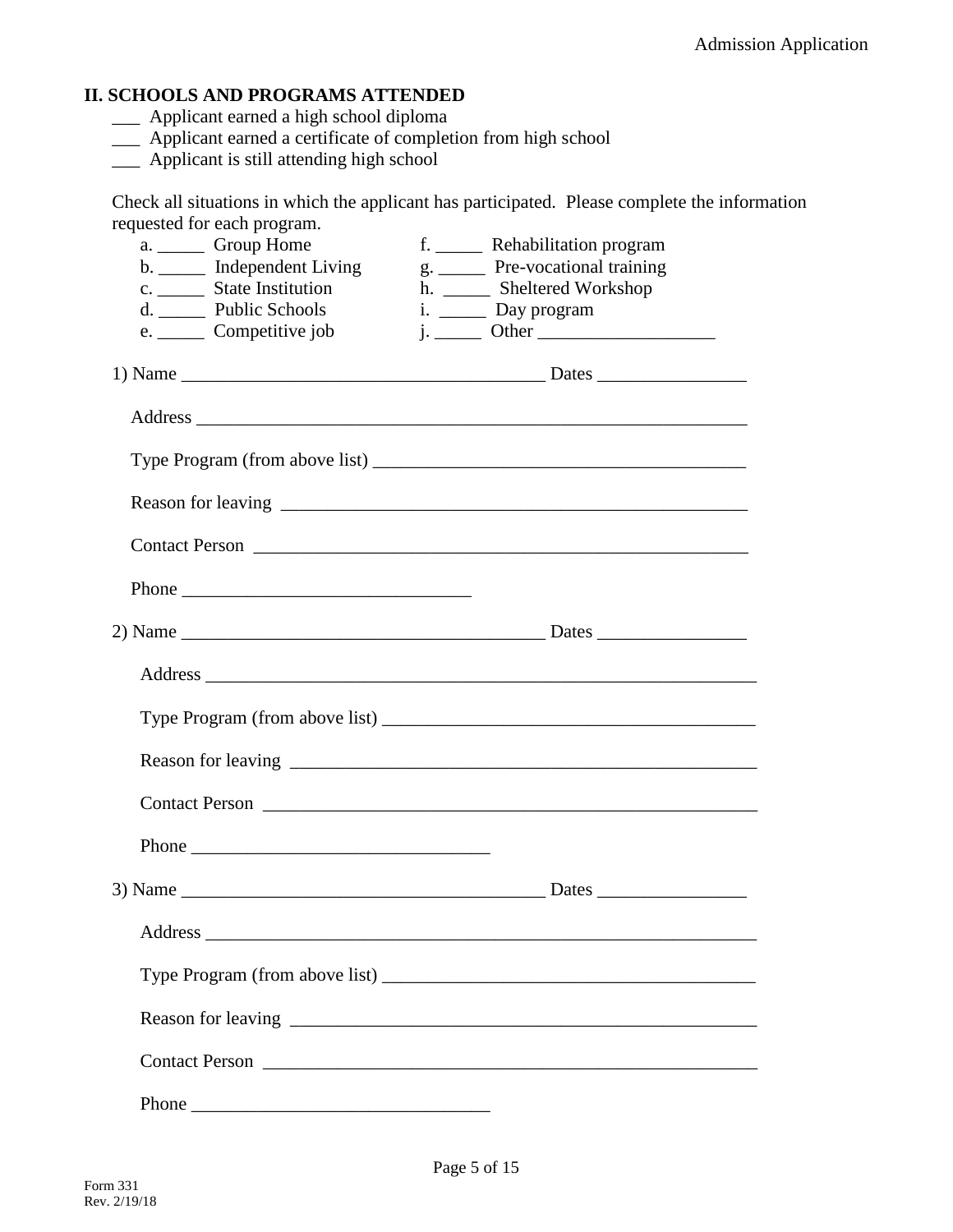## **III. ACTIVITIES OF DAILY LIVING**

| 1. Hygiene  |                                                     |                      |                                  |
|-------------|-----------------------------------------------------|----------------------|----------------------------------|
|             | a. showering<br>__ independent                      |                      | assistance needed                |
|             | b. brushing teeth<br>$\frac{1}{2}$ independent      |                      | ___ assistance needed            |
|             | c. shaving<br>__ independent                        |                      | __ assistance needed             |
|             | __ independent<br>d. toileting                      |                      | ___ assistance needed            |
| 2. Dressing |                                                     |                      |                                  |
|             | a. picking out clothing                             | __ independent       | ____ assistance needed           |
|             | b. putting on clothing                              | $\_\_$ independent   | ___ assistance needed            |
| 3. Laundry  |                                                     |                      |                                  |
|             | a. sorting lights from darks ______ independent     |                      | ___ assistance needed            |
|             | b. setting the controls                             | __ independent       | ___ assistance needed            |
|             | c. pouring the detergent in                         | __ independent       | __ assistance needed             |
|             | d. folding clothing                                 | __ independent       | ___ assistance needed            |
|             | e. hanging clothing                                 | $\equiv$ independent | ___ assistance needed            |
|             | 4. Handling/Understanding money                     |                      |                                  |
|             | a. can identify coins and bills                     | no                   | $\equiv$ yes                     |
|             | b. understands the value of money                   | no                   | $\equiv$ yes                     |
|             | c. understands how to make purchases                | no                   | $\equiv$ yes                     |
| 5. Meals    |                                                     |                      |                                  |
|             | a. can hold spoon/fork and eat without assistance   |                      | $\equiv$ no<br>$\equiv$ yes      |
|             | b. can hold glass and drink without assistance      |                      | $\frac{1}{2}$ no<br>$\equiv$ yes |
|             | c. can cut his/her food                             |                      | no<br>$\equiv$ yes               |
|             | 6. Preparing food                                   |                      |                                  |
|             | a. can prepare a simple item like a sandwich ___ no |                      | $\equiv$ yes                     |
|             | b. knows how to use a microwave                     | no                   | $\equiv$ yes                     |
|             | c. knows how to use an oven                         | no                   | $\equiv$ yes                     |
|             | d. knows how to use the stove                       | $\equiv$ no          | $\rightharpoonup$ yes            |
| 7. Chores   |                                                     |                      |                                  |
|             | a. can keeps room clean                             | no                   | yes                              |
|             | b. knows how to                                     |                      |                                  |
|             | - sweep                                             | no                   | yes                              |
|             | - mop                                               | no                   | yes                              |
|             | - dust                                              | no                   | yes                              |
|             | - load dishwasher                                   | no                   | yes                              |
|             | - unload dishwasher                                 | no                   | yes                              |
|             | - wipe off table/counters                           | no                   | $\equiv$ yes                     |
|             | - fold towels                                       | no                   | $\equiv$ yes                     |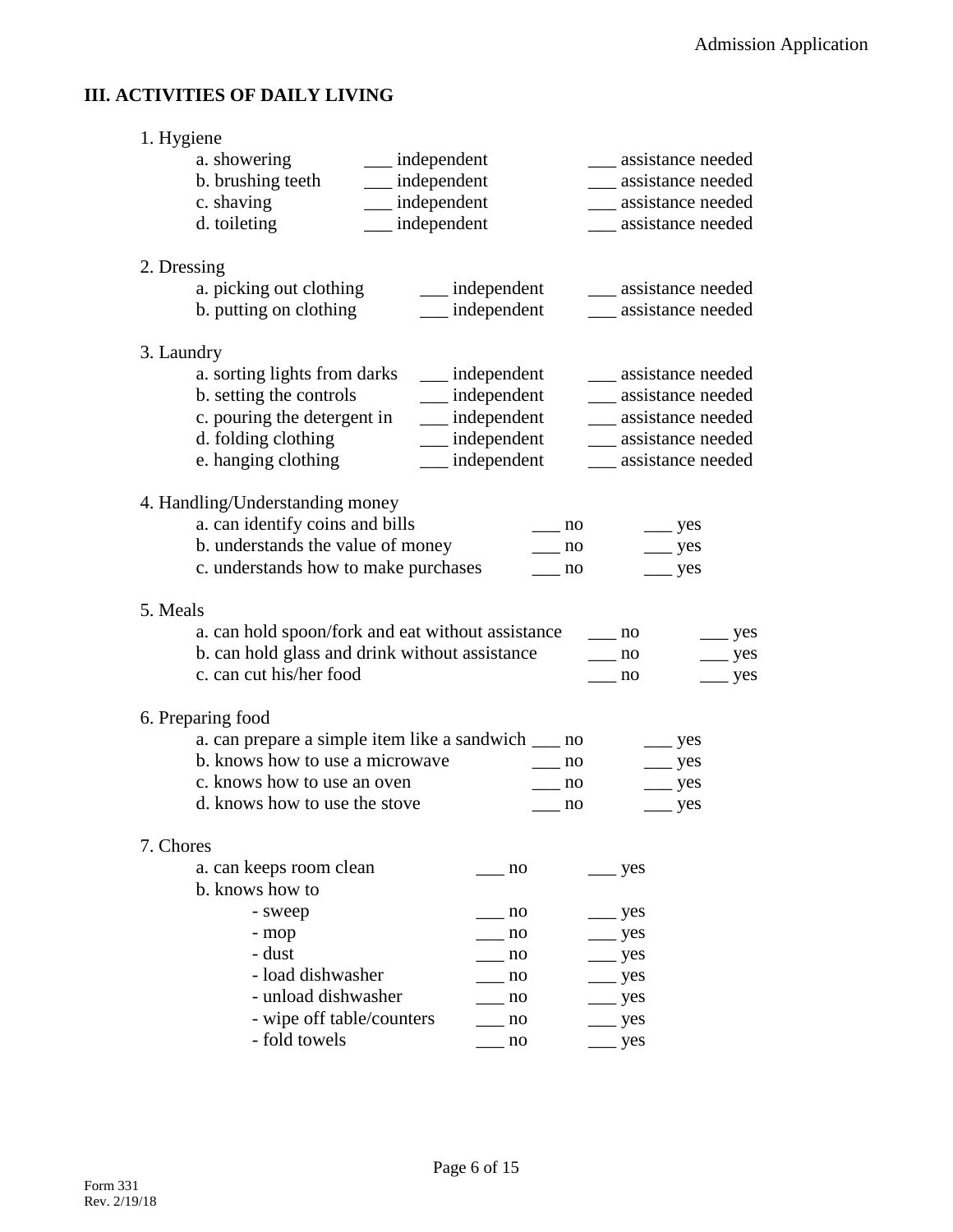### **IV. MEDICAL INFORMATION**

The applicant or the applicant's guardian, parents or physician should complete the following information. All information is strictly confidential and will not be used for any purpose other than to guide Rainbow Omega, Inc. in providing care for the applicant. The information will not be released to any other facility, agency, or individual without the expressed written consent of the legally competent applicant or the guardian, parent, or responsible relative of an adjudicated incompetent applicant, or the legal agent holding power of attorney for an applicant.

### **1. Required Immunizations**

| Measles: Had measles or vaccinated with live measles vaccine since 1968. __ no __ yes                                                                                                                                                                                                                                                                                                                                                                                                |
|--------------------------------------------------------------------------------------------------------------------------------------------------------------------------------------------------------------------------------------------------------------------------------------------------------------------------------------------------------------------------------------------------------------------------------------------------------------------------------------|
| Mumps: Had mumps or vaccinated with live vaccine after 12 months of age. ___ no ___ yes                                                                                                                                                                                                                                                                                                                                                                                              |
| Rubella: Had rubella or vaccinated after 18 months of age. ___ no _____ yes                                                                                                                                                                                                                                                                                                                                                                                                          |
| Tetanus & Diphtheria: Vaccinated first with a series of 3 doses (2 <sup>nd</sup> dose 4-8 weeks after 1 <sup>st</sup> dose; 3 <sup>rd</sup><br>dose 6-12 months after $2nd$ dose). ___ no _____ yes                                                                                                                                                                                                                                                                                  |
|                                                                                                                                                                                                                                                                                                                                                                                                                                                                                      |
| Polio: Series of Trivalent Oral Polio (OPV) vaccine at 2, 4, & 18 months of age or taken 4 doses of<br>Inactive Polio Vaccine (IPV), continued IPV every 5 years until 18 years of age. ___ no ___ yes                                                                                                                                                                                                                                                                               |
| Tuberculosis: Date of last negative chest X-ray or Tine Test: Date _________________________________                                                                                                                                                                                                                                                                                                                                                                                 |
| Has applicant received flu vaccine before? ____ no ______ yes                                                                                                                                                                                                                                                                                                                                                                                                                        |
| Has applicant received pneumococcal vaccine? __ no __ yes                                                                                                                                                                                                                                                                                                                                                                                                                            |
| Has applicant received 3 doses Hepatitis B vaccine? __ no __ yes<br>If yes, date $\frac{1}{\sqrt{1-\frac{1}{2}}}\left\{ \frac{1}{2}, \frac{1}{2}, \frac{1}{2}, \frac{1}{2}, \frac{1}{2}, \frac{1}{2}, \frac{1}{2}, \frac{1}{2}, \frac{1}{2}, \frac{1}{2}, \frac{1}{2}, \frac{1}{2}, \frac{1}{2}, \frac{1}{2}, \frac{1}{2}, \frac{1}{2}, \frac{1}{2}, \frac{1}{2}, \frac{1}{2}, \frac{1}{2}, \frac{1}{2}, \frac{1}{2}, \frac{1}{2}, \frac{1}{2}, \frac{1}{2}, \frac{1}{2}, \frac{1}{$ |
| Weight                                                                                                                                                                                                                                                                                                                                                                                                                                                                               |
| 3. Blood Type (if known) _________                                                                                                                                                                                                                                                                                                                                                                                                                                                   |
| 4. Allergies:                                                                                                                                                                                                                                                                                                                                                                                                                                                                        |
|                                                                                                                                                                                                                                                                                                                                                                                                                                                                                      |
| Allergy to pollens, insect bites, skin contact, substances? allergies_______________________________                                                                                                                                                                                                                                                                                                                                                                                 |
| If on medication/injection for allergies, give name of physician, medication/injection dose and<br>frequency.                                                                                                                                                                                                                                                                                                                                                                        |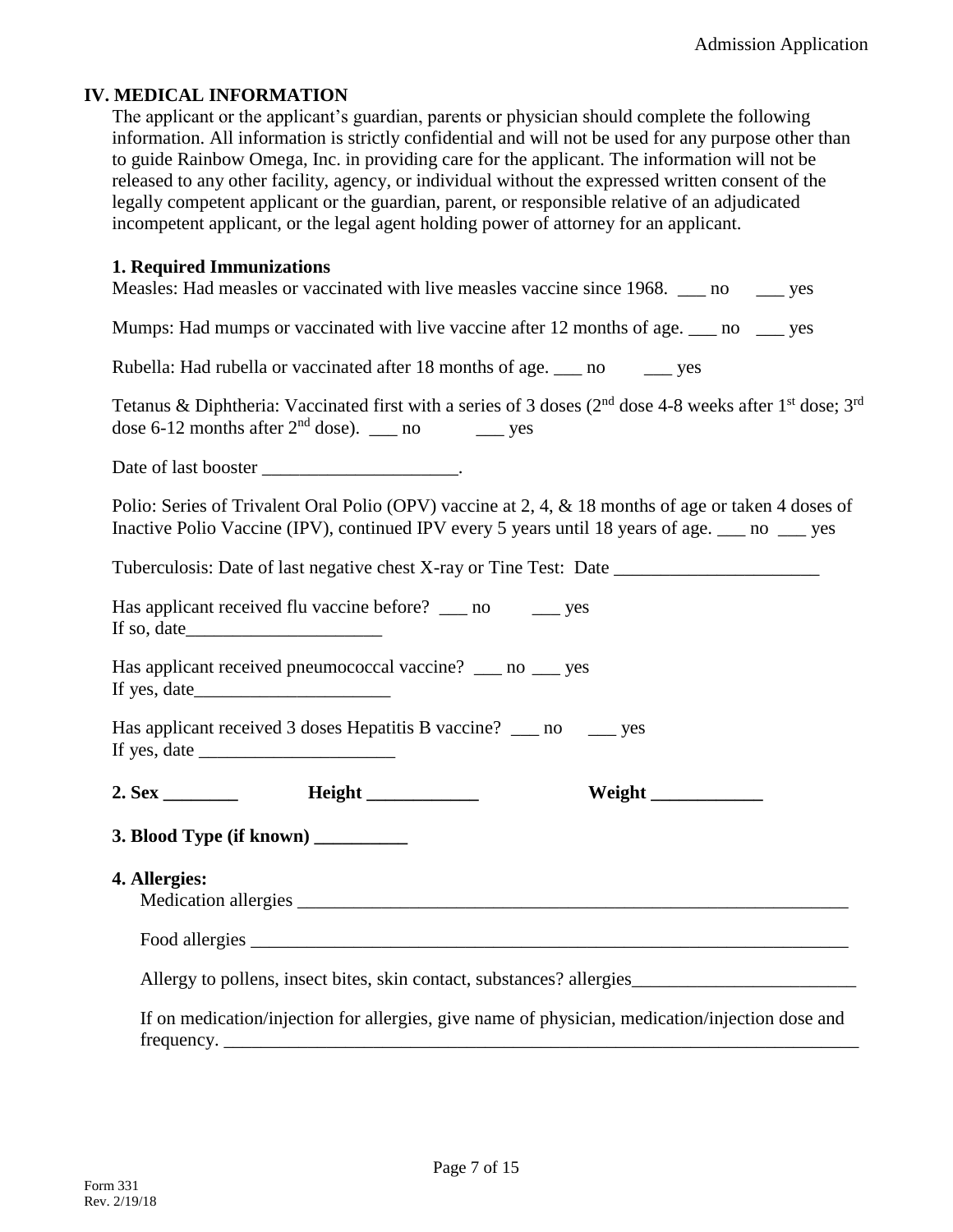## **5. Diet:**

Is the applicant on any special diet (i.e., low calorie, low fat, diabetic diet, etc.)? \_\_\_ no \_\_\_ yes If yes, was the diet recommended by his/her physician? \_\_\_ no \_\_\_\_ yes If the applicant is on a diet, please describe it: \_\_\_\_\_\_\_\_\_\_\_\_\_\_\_\_\_\_\_\_\_\_\_\_\_\_\_\_\_\_\_\_\_\_\_\_\_\_\_\_

### **6. Health History**

If you answer yes to any of the following, please give details. Use extra pages if necessary.

| <b>Condition</b><br><b>Heart Trouble</b> | N <sub>0</sub>           | Yes | <b>Details</b> |
|------------------------------------------|--------------------------|-----|----------------|
| Frequent Cold/Sinus Trouble              | $\overline{\phantom{a}}$ |     |                |
| Headaches                                |                          |     |                |
| <b>Visual Problems</b>                   |                          |     |                |
| Glasses                                  |                          |     |                |
| <b>Hearing Problems</b>                  |                          |     |                |
| Hearing Aid                              |                          |     |                |
| <b>Frequent Chest Infection</b>          |                          |     |                |
| Asthma                                   |                          |     |                |
| Epilepsy                                 |                          |     |                |
| Tuberculosis                             |                          |     |                |
| <b>Kidney Disease</b>                    |                          |     |                |
| Obesity                                  |                          |     |                |
| Anemia                                   |                          |     |                |
| <b>Stomach Trouble</b>                   |                          |     |                |
| Diabetes                                 |                          |     |                |
| Diarrhea                                 |                          |     |                |
| <b>Fainting Spells</b>                   |                          |     |                |
| <b>Menstrual Problems</b>                |                          |     |                |
| <b>Muscle Problems</b>                   |                          |     |                |
| Neurological Problems                    |                          |     |                |
| <b>High Blood Pressure</b>               |                          |     |                |
| Other significant problems               |                          |     |                |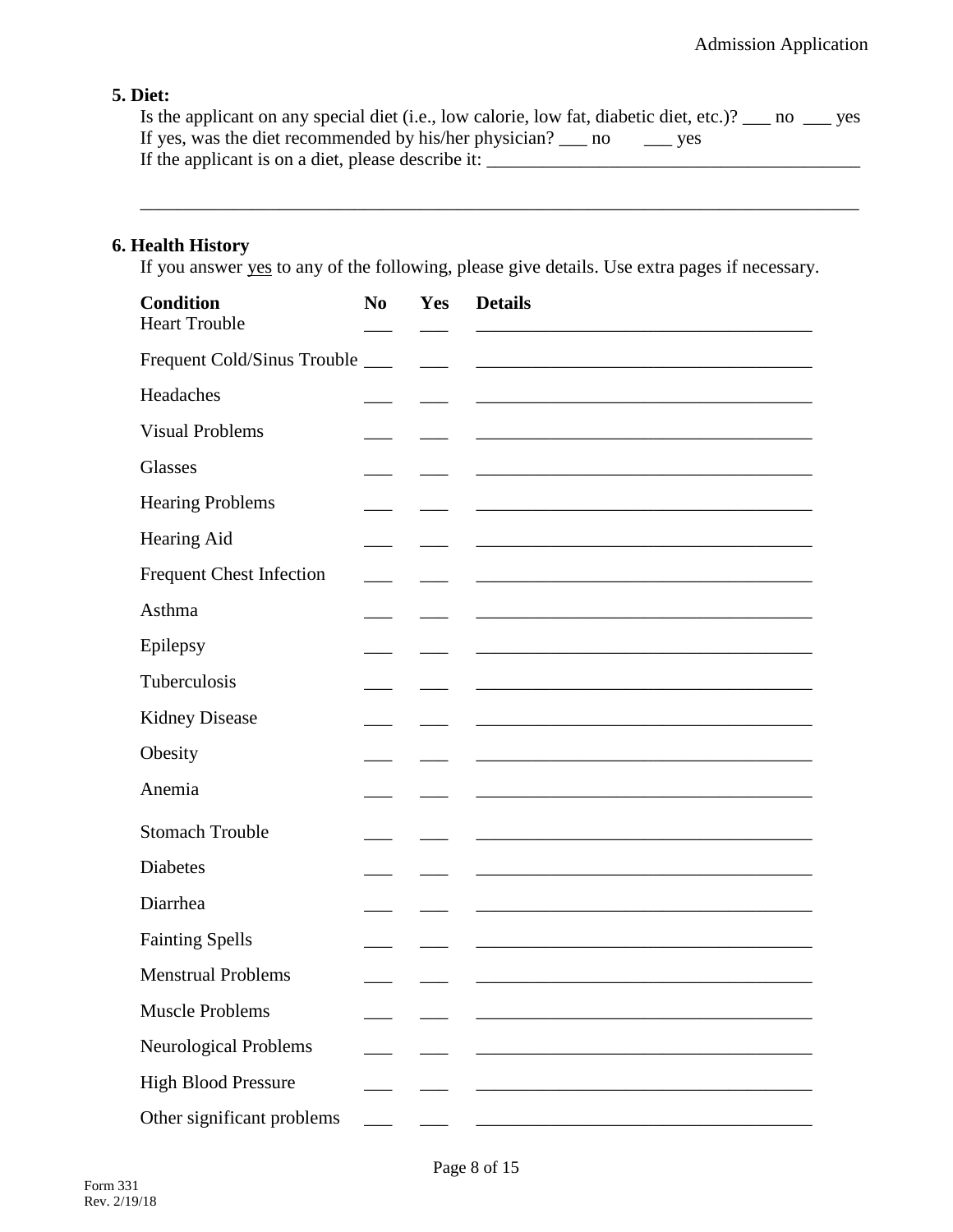# 7. Medications:

| <b>Medications</b>                                                                                    | <b>Dosage</b>                                                                                                          |                                                                                                                                                                                                                                                                                                                                                                                                                        | <b>Frequency</b> Prescribing Physician                                                                                 |
|-------------------------------------------------------------------------------------------------------|------------------------------------------------------------------------------------------------------------------------|------------------------------------------------------------------------------------------------------------------------------------------------------------------------------------------------------------------------------------------------------------------------------------------------------------------------------------------------------------------------------------------------------------------------|------------------------------------------------------------------------------------------------------------------------|
|                                                                                                       |                                                                                                                        | $\begin{tabular}{lcccccc} \multicolumn{2}{c }{\textbf{1} & \textbf{2} & \textbf{3} & \textbf{4} & \textbf{5} & \textbf{5} & \textbf{6} & \textbf{7} & \textbf{8} & \textbf{9} & \textbf{10} & \textbf{10} & \textbf{10} & \textbf{10} & \textbf{10} & \textbf{10} & \textbf{10} & \textbf{10} & \textbf{10} & \textbf{10} & \textbf{10} & \textbf{10} & \textbf{10} & \textbf{10} & \textbf{10} & \textbf{10} & \text$ | <u> Listen de la contrada de la contrada de la contrada de la contrada de la contrada de la contrada de la contrad</u> |
|                                                                                                       |                                                                                                                        |                                                                                                                                                                                                                                                                                                                                                                                                                        |                                                                                                                        |
|                                                                                                       |                                                                                                                        |                                                                                                                                                                                                                                                                                                                                                                                                                        |                                                                                                                        |
|                                                                                                       | $\overline{\phantom{a}}$                                                                                               | <u> Alexandria (m. 1858)</u>                                                                                                                                                                                                                                                                                                                                                                                           |                                                                                                                        |
|                                                                                                       |                                                                                                                        | $\begin{tabular}{ccccc} \multicolumn{2}{c }{\textbf{1} & \textbf{2} & \textbf{3} & \textbf{4} & \textbf{5} & \textbf{5} & \textbf{6} & \textbf{7} & \textbf{8} & \textbf{9} & \textbf{10} & \textbf{10} & \textbf{10} & \textbf{10} & \textbf{10} & \textbf{10} & \textbf{10} & \textbf{10} & \textbf{10} & \textbf{10} & \textbf{10} & \textbf{10} & \textbf{10} & \textbf{10} & \textbf{10} & \textbf{10} & \textbf$ |                                                                                                                        |
|                                                                                                       | <u> Alexandro de la contextual de la contextual de la contextual de la contextual de la contextual de la contextua</u> |                                                                                                                                                                                                                                                                                                                                                                                                                        |                                                                                                                        |
|                                                                                                       |                                                                                                                        |                                                                                                                                                                                                                                                                                                                                                                                                                        | <u> 1989 - Johann Harry Harry Harry Harry Harry Harry Harry Harry Harry Harry Harry Harry Harry Harry Harry Harry</u>  |
| Can the applicant swallow pills or does he/she need them crushed?<br>swallow whole needs them crushed |                                                                                                                        |                                                                                                                                                                                                                                                                                                                                                                                                                        |                                                                                                                        |
| <b>Physicians</b>                                                                                     |                                                                                                                        |                                                                                                                                                                                                                                                                                                                                                                                                                        |                                                                                                                        |
|                                                                                                       |                                                                                                                        |                                                                                                                                                                                                                                                                                                                                                                                                                        |                                                                                                                        |
|                                                                                                       |                                                                                                                        |                                                                                                                                                                                                                                                                                                                                                                                                                        |                                                                                                                        |
|                                                                                                       |                                                                                                                        |                                                                                                                                                                                                                                                                                                                                                                                                                        |                                                                                                                        |
|                                                                                                       |                                                                                                                        |                                                                                                                                                                                                                                                                                                                                                                                                                        |                                                                                                                        |
|                                                                                                       |                                                                                                                        |                                                                                                                                                                                                                                                                                                                                                                                                                        |                                                                                                                        |
|                                                                                                       |                                                                                                                        |                                                                                                                                                                                                                                                                                                                                                                                                                        |                                                                                                                        |
|                                                                                                       |                                                                                                                        |                                                                                                                                                                                                                                                                                                                                                                                                                        |                                                                                                                        |
|                                                                                                       |                                                                                                                        |                                                                                                                                                                                                                                                                                                                                                                                                                        |                                                                                                                        |
|                                                                                                       |                                                                                                                        |                                                                                                                                                                                                                                                                                                                                                                                                                        |                                                                                                                        |
|                                                                                                       |                                                                                                                        |                                                                                                                                                                                                                                                                                                                                                                                                                        |                                                                                                                        |
|                                                                                                       |                                                                                                                        |                                                                                                                                                                                                                                                                                                                                                                                                                        |                                                                                                                        |
|                                                                                                       |                                                                                                                        |                                                                                                                                                                                                                                                                                                                                                                                                                        |                                                                                                                        |

8.

9.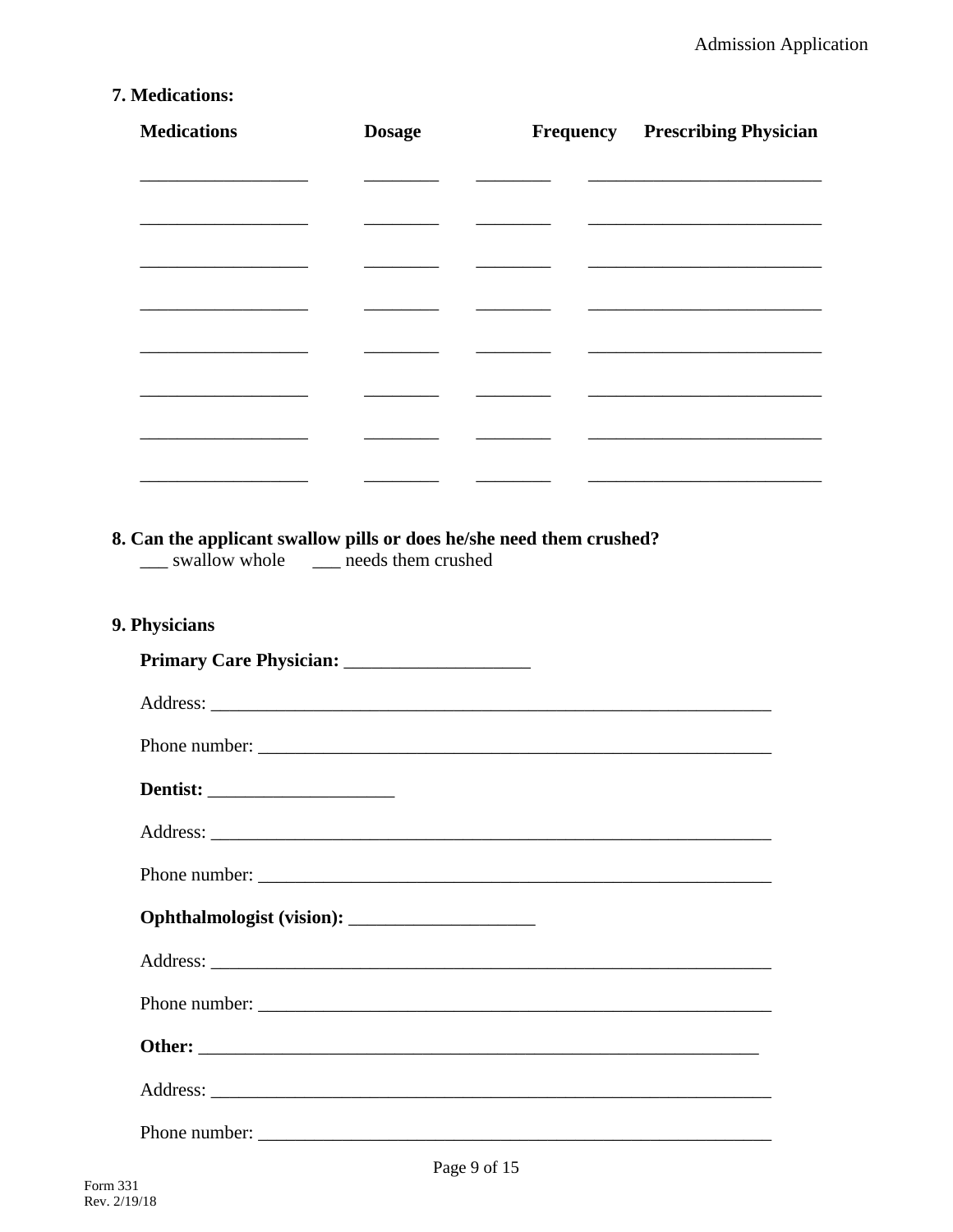| 10. Does the applicant have a fear of doctor or dental appointments or shots (beyond what's |    |                       |  |
|---------------------------------------------------------------------------------------------|----|-----------------------|--|
| normal for most individuals)?                                                               | no | $\rightharpoonup$ yes |  |
|                                                                                             |    |                       |  |
|                                                                                             |    |                       |  |
|                                                                                             |    |                       |  |
|                                                                                             |    |                       |  |
|                                                                                             |    |                       |  |
|                                                                                             |    |                       |  |
|                                                                                             |    |                       |  |

### **11. Does the applicant have any of the following:**

| Prosthesis (eye, leg, etc.) ______ no<br>If yes, please give details - |                    | $\equiv$ yes |      |  |
|------------------------------------------------------------------------|--------------------|--------------|------|--|
| Wheelchair ____ no                                                     | $\equiv$ yes       |              |      |  |
|                                                                        |                    |              |      |  |
| Cane<br>no no                                                          | $\equiv$ yes       |              |      |  |
| Dentures<br>$\sim$ no                                                  | $\frac{\ }{2}$ yes |              |      |  |
| If yes, are they:                                                      | ___ upper          | lower        | both |  |
| Hearing aids ____ no                                                   | $\frac{\ }{2}$ yes |              |      |  |
| If yes, are they:                                                      | $\equiv$ right     | left         | both |  |
| Other<br><u> 1980 - Jan Alexandria (h. 1980).</u>                      |                    |              |      |  |
|                                                                        |                    |              |      |  |
|                                                                        |                    |              |      |  |
|                                                                        |                    |              |      |  |

### **12. Past Surgeries, Hospitalizations, and major illnesses or injuries**

Please indicate any past surgeries, hospitalizations, and major illnesses or injuries such as appendectomy, spinal meningitis, broken arm, etc. and dates they occurred.

\_\_\_\_\_\_\_\_\_\_\_\_\_\_\_\_\_\_\_\_\_\_\_\_\_\_\_\_\_\_\_\_\_\_\_\_\_\_\_\_\_\_\_\_\_\_\_\_\_\_\_\_\_\_\_\_\_\_ \_\_\_\_\_\_\_\_\_\_

\_\_\_\_\_\_\_\_\_\_\_\_\_\_\_\_\_\_\_\_\_\_\_\_\_\_\_\_\_\_\_\_\_\_\_\_\_\_\_\_\_\_\_\_\_\_\_\_\_\_\_\_\_\_\_\_\_\_ \_\_\_\_\_\_\_\_\_\_

\_\_\_\_\_\_\_\_\_\_\_\_\_\_\_\_\_\_\_\_\_\_\_\_\_\_\_\_\_\_\_\_\_\_\_\_\_\_\_\_\_\_\_\_\_\_\_\_\_\_\_\_\_\_\_\_\_\_ \_\_\_\_\_\_\_\_\_\_

\_\_\_\_\_\_\_\_\_\_\_\_\_\_\_\_\_\_\_\_\_\_\_\_\_\_\_\_\_\_\_\_\_\_\_\_\_\_\_\_\_\_\_\_\_\_\_\_\_\_\_\_\_\_\_\_\_\_ \_\_\_\_\_\_\_\_\_\_

\_\_\_\_\_\_\_\_\_\_\_\_\_\_\_\_\_\_\_\_\_\_\_\_\_\_\_\_\_\_\_\_\_\_\_\_\_\_\_\_\_\_\_\_\_\_\_\_\_\_\_\_\_\_\_\_\_\_ \_\_\_\_\_\_\_\_\_\_

\_\_\_\_\_\_\_\_\_\_\_\_\_\_\_\_\_\_\_\_\_\_\_\_\_\_\_\_\_\_\_\_\_\_\_\_\_\_\_\_\_\_\_\_\_\_\_\_\_\_\_\_\_\_\_\_\_\_ \_\_\_\_\_\_\_\_\_\_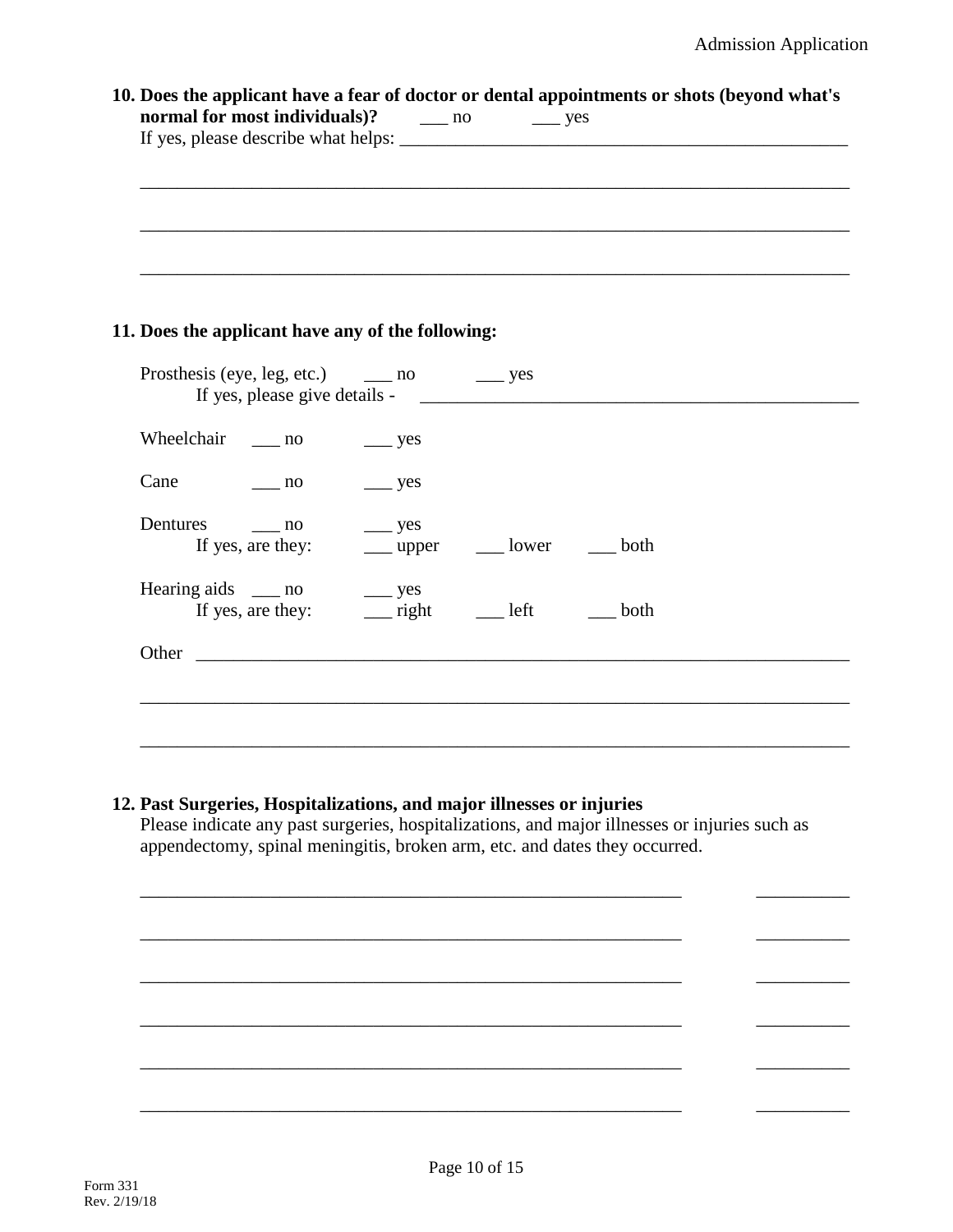### **13. Family Medical History**

Has any member of the family ever had or been treated for any of the following: If yes, please explain and tell how they are related to the applicant.

### **14. Other Factors**

|                      |  |              | Are there other medical factors, which would influence the care, health, and well-being of the |
|----------------------|--|--------------|------------------------------------------------------------------------------------------------|
| applicant? $\_\_$ no |  | $\equiv$ yes | If yes, please describe:                                                                       |

\_\_\_\_\_\_\_\_\_\_\_\_\_\_\_\_\_\_\_\_\_\_\_\_\_\_\_\_\_\_\_\_\_\_\_\_\_\_\_\_\_\_\_\_\_\_\_\_\_\_\_\_\_\_\_\_\_\_\_\_\_\_\_\_\_\_\_\_\_\_\_\_\_\_\_\_\_

\_\_\_\_\_\_\_\_\_\_\_\_\_\_\_\_\_\_\_\_\_\_\_\_\_\_\_\_\_\_\_\_\_\_\_\_\_\_\_\_\_\_\_\_\_\_\_\_\_\_\_\_\_\_\_\_\_\_\_\_\_\_\_\_\_\_\_\_\_\_\_\_\_\_\_\_\_

\_\_\_\_\_\_\_\_\_\_\_\_\_\_\_\_\_\_\_\_\_\_\_\_\_\_\_\_\_\_\_\_\_\_\_\_\_\_\_\_\_\_\_\_\_\_\_\_\_\_\_\_\_\_\_\_\_\_\_\_\_\_\_\_\_\_\_\_\_\_\_\_\_\_\_\_\_

\_\_\_\_\_\_\_\_\_\_\_\_\_\_\_\_\_\_\_\_\_\_\_\_\_\_\_\_\_\_\_\_\_\_\_\_\_\_\_\_\_\_\_\_\_\_\_\_\_\_\_\_\_\_\_\_\_\_\_\_\_\_\_\_\_\_\_\_\_\_\_\_\_\_\_\_\_

\_\_\_\_\_\_\_\_\_\_\_\_\_\_\_\_\_\_\_\_\_\_\_\_\_\_\_\_\_\_\_\_\_\_\_\_\_\_\_\_\_\_\_\_\_\_\_\_\_\_\_\_\_\_\_\_\_\_\_\_\_\_\_\_\_\_\_\_\_\_\_\_\_\_\_\_\_

Were there any problems with the pregnancy or birth of the applicant? \_\_\_ no \_\_\_ yes If yes, please describe: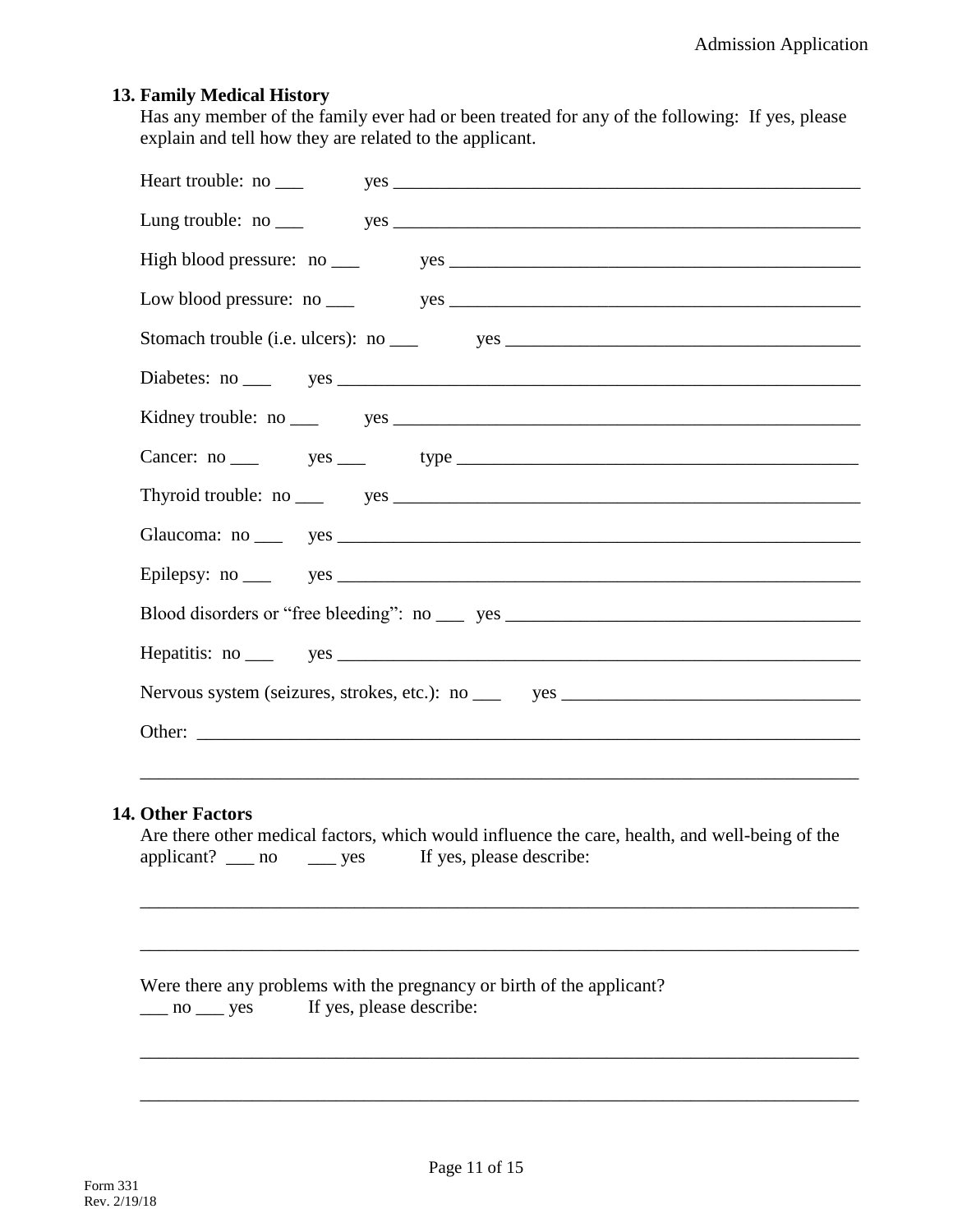### **V. PSYCHOLOGICAL / BEHAVIORAL**

| 1. Has the applicant had a Psychological Evaluation? |                                                                                         |  |
|------------------------------------------------------|-----------------------------------------------------------------------------------------|--|
|                                                      | If yes, what is the date the evaluation was done and what was the Full Scale IQ (FSIQ)? |  |
| Date:                                                | <b>FSIO:</b>                                                                            |  |

*Reminder: We need a copy of a Psychological Evaluation performed after the age of 18 sent with this application.*

2. Does the applicant receive care from a therapist, psychologist, or psychiatrist? \_\_\_ no \_\_\_ yes

\_\_\_\_\_\_\_\_\_\_\_\_\_\_\_\_\_\_\_\_\_\_\_\_\_\_\_\_\_\_\_\_\_\_\_\_\_\_\_\_\_\_\_\_\_\_\_\_\_\_\_\_\_\_\_\_\_\_\_\_\_\_\_\_\_\_\_\_\_\_\_\_\_\_\_\_\_\_\_\_\_

\_\_\_\_\_\_\_\_\_\_\_\_\_\_\_\_\_\_\_\_\_\_\_\_\_\_\_\_\_\_\_\_\_\_\_\_\_\_\_\_\_\_\_\_\_\_\_\_\_\_\_\_\_\_\_\_\_\_\_\_\_\_\_\_\_\_\_\_\_\_\_\_\_\_\_\_\_\_\_\_\_

If yes, please describe why:  $\frac{1}{\sqrt{1-\frac{1}{2}}\sqrt{1-\frac{1}{2}}\sqrt{1-\frac{1}{2}}\sqrt{1-\frac{1}{2}}\sqrt{1-\frac{1}{2}}\sqrt{1-\frac{1}{2}}\sqrt{1-\frac{1}{2}}\sqrt{1-\frac{1}{2}}\sqrt{1-\frac{1}{2}}\sqrt{1-\frac{1}{2}}\sqrt{1-\frac{1}{2}}\sqrt{1-\frac{1}{2}}\sqrt{1-\frac{1}{2}}\sqrt{1-\frac{1}{2}}\sqrt{1-\frac{1}{2}}\sqrt{1-\frac{1}{2}}\sqrt{1-\frac{1}{2$ 

3. Does the applicant have any psychiatric diagnosis, other than his/her developmental disability (e.g., depression, anxiety, schizophrenia, insomnia, etc.)? \_\_\_ no \_\_\_ yes

| If yes, |               |  |
|---------|---------------|--|
|         | please state: |  |
|         |               |  |

|             |                   | 4. Has the applicant ever had any physically aggressive behavior (e.g., hitting, kicking, biting, etc.)? |  |  |
|-------------|-------------------|----------------------------------------------------------------------------------------------------------|--|--|
| $\equiv$ no | $\frac{\ }{}$ yes |                                                                                                          |  |  |

\_\_\_\_\_\_\_\_\_\_\_\_\_\_\_\_\_\_\_\_\_\_\_\_\_\_\_\_\_\_\_\_\_\_\_\_\_\_\_\_\_\_\_\_\_\_\_\_\_\_\_\_\_\_\_\_\_\_\_\_\_\_\_\_\_\_\_\_\_\_\_\_\_\_\_\_\_\_\_\_\_

\_\_\_\_\_\_\_\_\_\_\_\_\_\_\_\_\_\_\_\_\_\_\_\_\_\_\_\_\_\_\_\_\_\_\_\_\_\_\_\_\_\_\_\_\_\_\_\_\_\_\_\_\_\_\_\_\_\_\_\_\_\_\_\_\_\_\_\_\_\_\_\_\_\_\_\_\_\_\_\_\_

\_\_\_\_\_\_\_\_\_\_\_\_\_\_\_\_\_\_\_\_\_\_\_\_\_\_\_\_\_\_\_\_\_\_\_\_\_\_\_\_\_\_\_\_\_\_\_\_\_\_\_\_\_\_\_\_\_\_\_\_\_\_\_\_\_\_\_\_\_\_\_\_\_\_\_\_\_\_\_\_\_

\_\_\_\_\_\_\_\_\_\_\_\_\_\_\_\_\_\_\_\_\_\_\_\_\_\_\_\_\_\_\_\_\_\_\_\_\_\_\_\_\_\_\_\_\_\_\_\_\_\_\_\_\_\_\_\_\_\_\_\_\_\_\_\_\_\_\_\_\_\_\_\_\_\_\_\_\_\_\_\_\_

\_\_\_\_\_\_\_\_\_\_\_\_\_\_\_\_\_\_\_\_\_\_\_\_\_\_\_\_\_\_\_\_\_\_\_\_\_\_\_\_\_\_\_\_\_\_\_\_\_\_\_\_\_\_\_\_\_\_\_\_\_\_\_\_\_\_\_\_\_\_\_\_\_\_\_\_\_\_\_\_\_

\_\_\_\_\_\_\_\_\_\_\_\_\_\_\_\_\_\_\_\_\_\_\_\_\_\_\_\_\_\_\_\_\_\_\_\_\_\_\_\_\_\_\_\_\_\_\_\_\_\_\_\_\_\_\_\_\_\_\_\_\_\_\_\_\_\_\_\_\_\_\_\_\_\_\_\_\_\_\_\_\_

If yes, please describe: \_\_\_\_\_\_\_\_\_\_\_\_\_\_\_\_\_\_\_\_\_\_\_\_\_\_\_\_\_\_\_\_\_\_\_\_\_\_\_\_\_\_\_\_\_\_\_\_\_\_\_\_\_\_\_\_\_\_\_\_\_\_

5. Does the applicant ever become verbally aggressive (e.g., cursing, threatening, etc.)?  $\frac{1}{\sqrt{2}}$  no  $\frac{1}{\sqrt{2}}$  yes

If yes, please describe:  $\frac{1}{\sqrt{1-\frac{1}{2}}\sqrt{1-\frac{1}{2}}\sqrt{1-\frac{1}{2}}\sqrt{1-\frac{1}{2}}\sqrt{1-\frac{1}{2}}\sqrt{1-\frac{1}{2}}\sqrt{1-\frac{1}{2}}\sqrt{1-\frac{1}{2}}\sqrt{1-\frac{1}{2}}\sqrt{1-\frac{1}{2}}\sqrt{1-\frac{1}{2}}\sqrt{1-\frac{1}{2}}\sqrt{1-\frac{1}{2}}\sqrt{1-\frac{1}{2}}\sqrt{1-\frac{1}{2}}\sqrt{1-\frac{1}{2}}\sqrt{1-\frac{1}{2}}\sqrt{$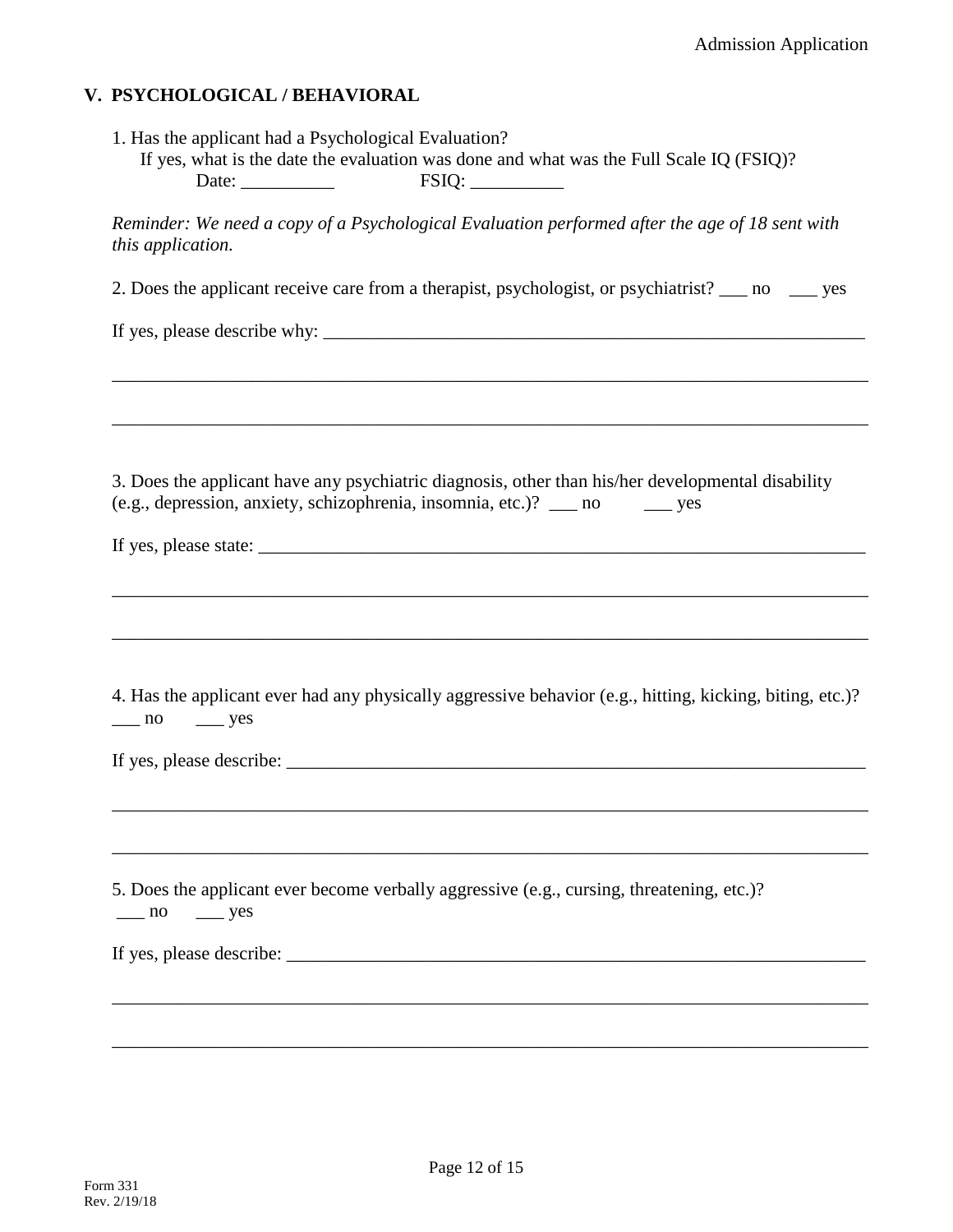6. Describe how the applicant handles situations that make him/her sad:

7. Describe how the applicant handles situations that make him/her angry:

8. Describe what you believe is the most effective way of helping when the applicant is angry or sad:

\_\_\_\_\_\_\_\_\_\_\_\_\_\_\_\_\_\_\_\_\_\_\_\_\_\_\_\_\_\_\_\_\_\_\_\_\_\_\_\_\_\_\_\_\_\_\_\_\_\_\_\_\_\_\_\_\_\_\_\_\_\_\_\_\_\_\_\_\_\_\_\_\_\_\_\_\_\_\_\_\_

\_\_\_\_\_\_\_\_\_\_\_\_\_\_\_\_\_\_\_\_\_\_\_\_\_\_\_\_\_\_\_\_\_\_\_\_\_\_\_\_\_\_\_\_\_\_\_\_\_\_\_\_\_\_\_\_\_\_\_\_\_\_\_\_\_\_\_\_\_\_\_\_\_\_\_\_\_\_\_\_\_

\_\_\_\_\_\_\_\_\_\_\_\_\_\_\_\_\_\_\_\_\_\_\_\_\_\_\_\_\_\_\_\_\_\_\_\_\_\_\_\_\_\_\_\_\_\_\_\_\_\_\_\_\_\_\_\_\_\_\_\_\_\_\_\_\_\_\_\_\_\_\_\_\_\_\_\_\_\_\_\_\_

\_\_\_\_\_\_\_\_\_\_\_\_\_\_\_\_\_\_\_\_\_\_\_\_\_\_\_\_\_\_\_\_\_\_\_\_\_\_\_\_\_\_\_\_\_\_\_\_\_\_\_\_\_\_\_\_\_\_\_\_\_\_\_\_\_\_\_\_\_\_\_\_\_\_\_\_\_\_\_\_\_

\_\_\_\_\_\_\_\_\_\_\_\_\_\_\_\_\_\_\_\_\_\_\_\_\_\_\_\_\_\_\_\_\_\_\_\_\_\_\_\_\_\_\_\_\_\_\_\_\_\_\_\_\_\_\_\_\_\_\_\_\_\_\_\_\_\_\_\_\_\_\_\_\_\_\_\_\_\_\_\_\_

\_\_\_\_\_\_\_\_\_\_\_\_\_\_\_\_\_\_\_\_\_\_\_\_\_\_\_\_\_\_\_\_\_\_\_\_\_\_\_\_\_\_\_\_\_\_\_\_\_\_\_\_\_\_\_\_\_\_\_\_\_\_\_\_\_\_\_\_\_\_\_\_\_\_\_\_\_\_\_\_\_

9. Describe what you believe is the least effective way of helping when the applicant is angry or sad:

\_\_\_\_\_\_\_\_\_\_\_\_\_\_\_\_\_\_\_\_\_\_\_\_\_\_\_\_\_\_\_\_\_\_\_\_\_\_\_\_\_\_\_\_\_\_\_\_\_\_\_\_\_\_\_\_\_\_\_\_\_\_\_\_\_\_\_\_\_\_\_\_\_\_\_\_\_\_\_\_\_

\_\_\_\_\_\_\_\_\_\_\_\_\_\_\_\_\_\_\_\_\_\_\_\_\_\_\_\_\_\_\_\_\_\_\_\_\_\_\_\_\_\_\_\_\_\_\_\_\_\_\_\_\_\_\_\_\_\_\_\_\_\_\_\_\_\_\_\_\_\_\_\_\_\_\_\_\_\_\_\_\_

|             |              |  |  |  | 10. Does the applicant have any great fears or phobias (e.g., heights, the dark, loud noises, spiders)? |  |
|-------------|--------------|--|--|--|---------------------------------------------------------------------------------------------------------|--|
| $\equiv$ no | $\equiv$ yes |  |  |  |                                                                                                         |  |

\_\_\_\_\_\_\_\_\_\_\_\_\_\_\_\_\_\_\_\_\_\_\_\_\_\_\_\_\_\_\_\_\_\_\_\_\_\_\_\_\_\_\_\_\_\_\_\_\_\_\_\_\_\_\_\_\_\_\_\_\_\_\_\_\_\_\_\_\_\_\_\_\_\_\_\_\_\_\_\_\_

\_\_\_\_\_\_\_\_\_\_\_\_\_\_\_\_\_\_\_\_\_\_\_\_\_\_\_\_\_\_\_\_\_\_\_\_\_\_\_\_\_\_\_\_\_\_\_\_\_\_\_\_\_\_\_\_\_\_\_\_\_\_\_\_\_\_\_\_\_\_\_\_\_\_\_\_\_\_\_\_\_

If yes, please describe:  $\frac{1}{\sqrt{1-\frac{1}{2}}\sqrt{1-\frac{1}{2}}\sqrt{1-\frac{1}{2}}\sqrt{1-\frac{1}{2}}\sqrt{1-\frac{1}{2}}\sqrt{1-\frac{1}{2}}\sqrt{1-\frac{1}{2}}\sqrt{1-\frac{1}{2}}\sqrt{1-\frac{1}{2}}\sqrt{1-\frac{1}{2}}\sqrt{1-\frac{1}{2}}\sqrt{1-\frac{1}{2}}\sqrt{1-\frac{1}{2}}\sqrt{1-\frac{1}{2}}\sqrt{1-\frac{1}{2}}\sqrt{1-\frac{1}{2}}\sqrt{1-\frac{1}{2}}\sqrt{$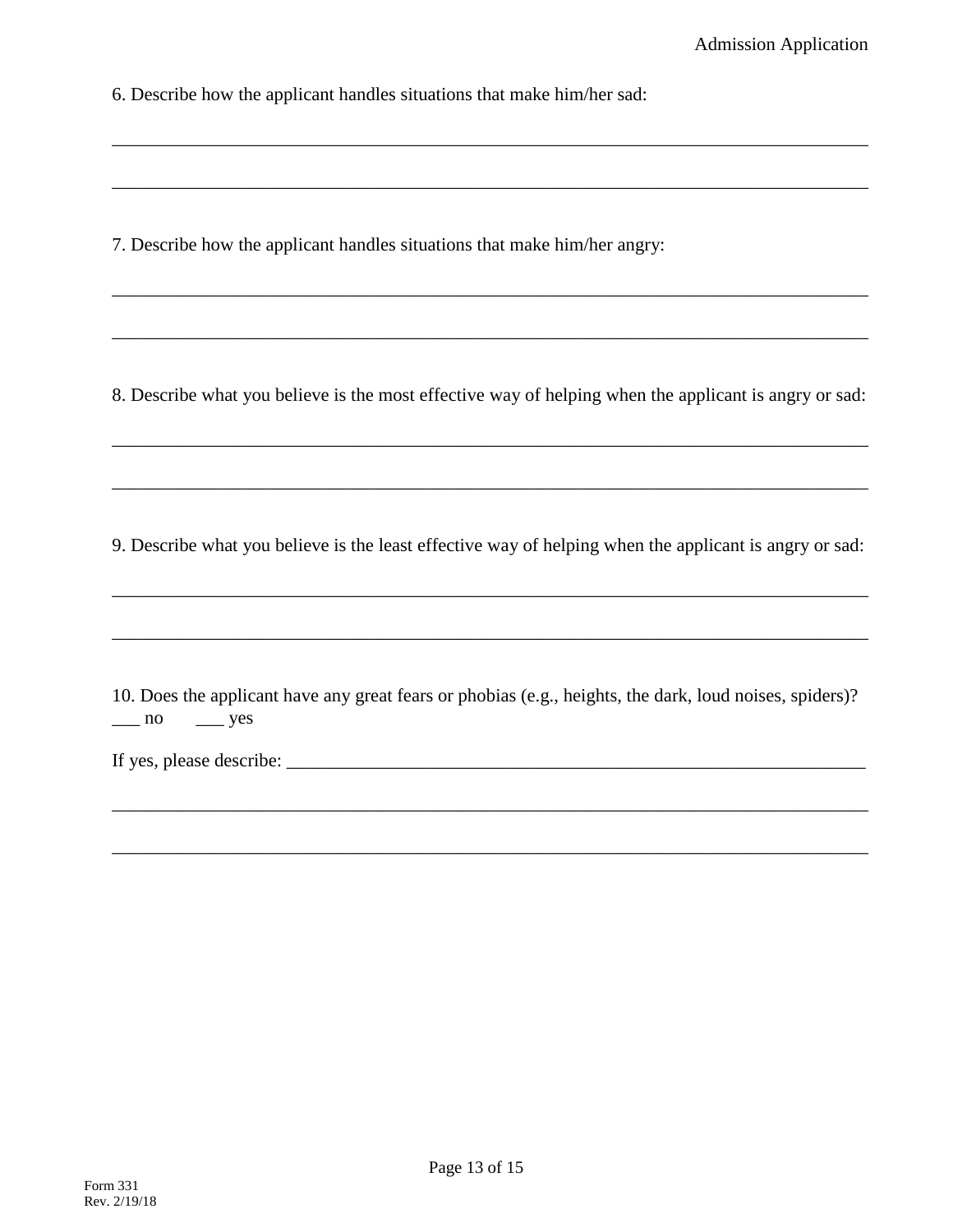### **VI. VOCATIONAL**

| If yes, where and when:                                                                                                                                                                                                                                                                                                                                                                                      |  |
|--------------------------------------------------------------------------------------------------------------------------------------------------------------------------------------------------------------------------------------------------------------------------------------------------------------------------------------------------------------------------------------------------------------|--|
|                                                                                                                                                                                                                                                                                                                                                                                                              |  |
|                                                                                                                                                                                                                                                                                                                                                                                                              |  |
|                                                                                                                                                                                                                                                                                                                                                                                                              |  |
|                                                                                                                                                                                                                                                                                                                                                                                                              |  |
|                                                                                                                                                                                                                                                                                                                                                                                                              |  |
|                                                                                                                                                                                                                                                                                                                                                                                                              |  |
| 2. Has the applicant ever held a job? $\qquad \qquad$ no $\qquad \qquad$ yes                                                                                                                                                                                                                                                                                                                                 |  |
| If yes, where and when:                                                                                                                                                                                                                                                                                                                                                                                      |  |
|                                                                                                                                                                                                                                                                                                                                                                                                              |  |
|                                                                                                                                                                                                                                                                                                                                                                                                              |  |
|                                                                                                                                                                                                                                                                                                                                                                                                              |  |
|                                                                                                                                                                                                                                                                                                                                                                                                              |  |
|                                                                                                                                                                                                                                                                                                                                                                                                              |  |
| Dates: $\frac{1}{\sqrt{1-\frac{1}{2}}\sqrt{1-\frac{1}{2}}\sqrt{1-\frac{1}{2}}\sqrt{1-\frac{1}{2}}\sqrt{1-\frac{1}{2}}\sqrt{1-\frac{1}{2}}\sqrt{1-\frac{1}{2}}\sqrt{1-\frac{1}{2}}\sqrt{1-\frac{1}{2}}\sqrt{1-\frac{1}{2}}\sqrt{1-\frac{1}{2}}\sqrt{1-\frac{1}{2}}\sqrt{1-\frac{1}{2}}\sqrt{1-\frac{1}{2}}\sqrt{1-\frac{1}{2}}\sqrt{1-\frac{1}{2}}\sqrt{1-\frac{1}{2}}\sqrt{1-\frac{1}{2}}\sqrt{1-\frac{1}{2$ |  |
|                                                                                                                                                                                                                                                                                                                                                                                                              |  |
| 3. Can the applicant write? $\qquad \qquad \boxed{\qquad}$ no $\qquad \qquad \boxed{\qquad}$ yes                                                                                                                                                                                                                                                                                                             |  |
|                                                                                                                                                                                                                                                                                                                                                                                                              |  |
| 4. Can the applicant read? ______ no<br>$\equiv$ yes                                                                                                                                                                                                                                                                                                                                                         |  |
|                                                                                                                                                                                                                                                                                                                                                                                                              |  |

#### **VII. FINANCIAL**

Please be assured all information is strictly confidential and will only be shared with the business office in order to help determine finances.

Please describe any type of benefits the applicant receives through the Social Security Administration or any other type public or private financial assistance.

 $SSI: \$   $SS/SSA: \$   $\frac{\text{OS}}{\text{OS}}$   $\frac{\text{OS}}{\text{OS}}$   $\frac{\text{OS}}{\text{OS}}$   $\frac{\text{S}}{\text{OS}}$   $\frac{\text{S}}{\text{OS}}$   $\frac{\text{S}}{\text{OS}}$   $\frac{\text{S}}{\text{OS}}$   $\frac{\text{S}}{\text{OS}}$   $\frac{\text{S}}{\text{OS}}$   $\frac{\text{S}}{\text{OS}}$   $\frac{\text{S}}{\text{OS}}$   $\frac{\text{S}}{\text{OS}}$   $\frac{\text{S}}{\text{OS}}$   $\frac{\text{S}}{\text$ 

Use this space to describe any special problems you have had in finding assistance or benefits for the applicant?

Provided parent/guardian becomes deceased, who is appointed role of responsibility for the applicant? (Please give name, address, phone number, and relationship to applicant).